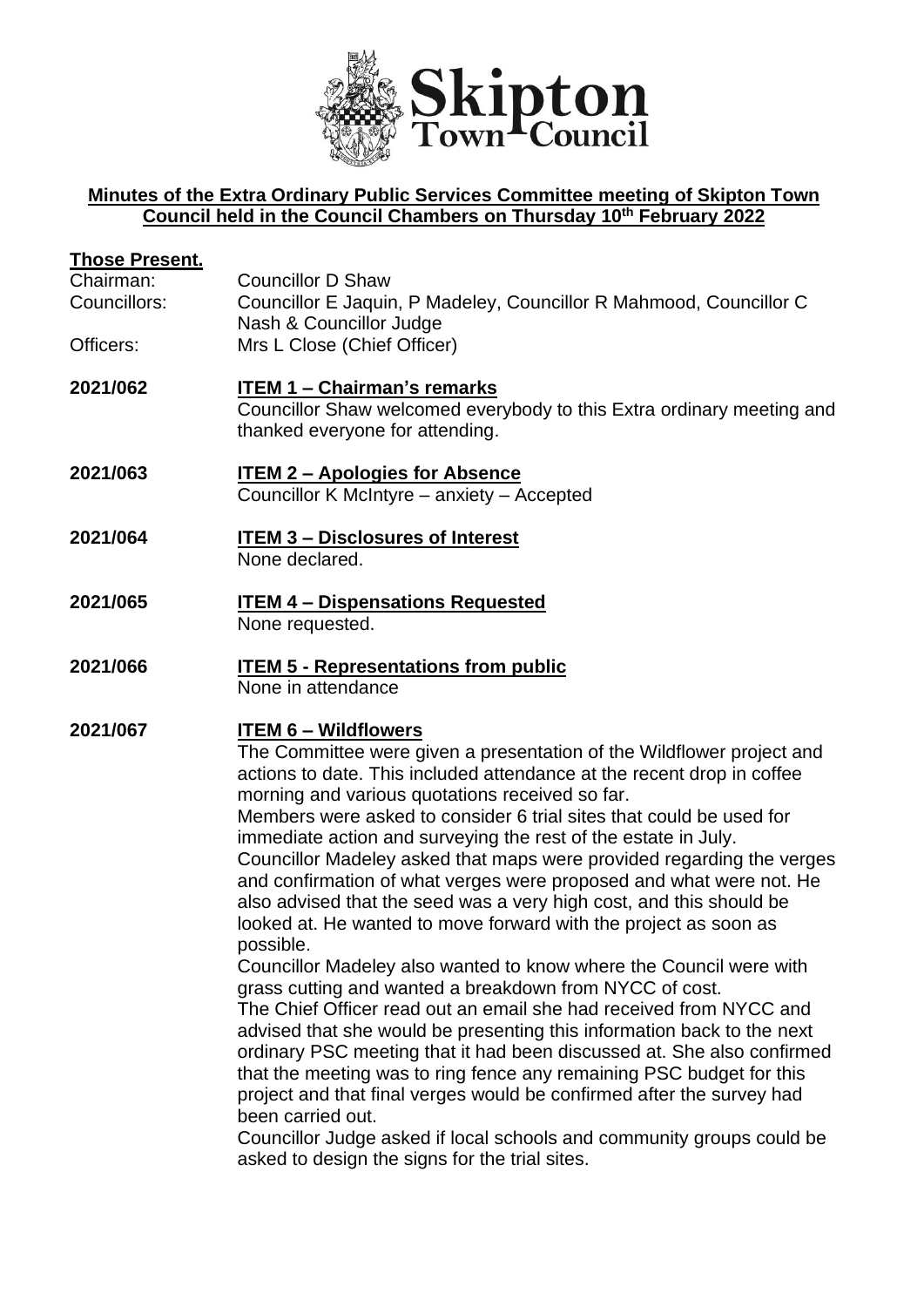Councillor Madeley advised that the project should include Keighley Road and Broughton Road. The main exit and entry points of Skipton should be used as this was a major road in Skipton.

Councillor Shaw clarified the areas for the trial.

Councillor Madeley stated that he would like the NYCC areas to be included and Councillor Mahmood confirmed that the major roads would be subject to visibility, but the trial sites should be agreed so that the project could move forward.

Councillor Nash asked if we could make sure that we stop mowing immediately so that we can ascertain what wildflowers are already in situ.

Discussions then returned to the NYCC visibility areas, and the Chief officer confirmed again she would provide the information.

Proposed by Councillor R Judge

Seconded by Councillor R Mahmood

**RESOLVED** to ring fence the remaining budget of PSC at the end of March 2022 to use for this project and move over to the next fiscal year. *(unanimous)*

## **2021/068 ITEM 7 – Church Wall**

A scoping quotation was provided to the Committee for the repair work to the Church Wall.

It was asked for confirmation that the proposed client meetings included representatives of the Church. It was also asked that any previous site investigation reports that could be used were passed over.

Councillor Madeley advised that he felt any cost for the removal of the tree which would damage the wall when being removed was met. Both Councillor Jaquin and Shaw advised that they wanted the footpath closing as soon as possible between the cenotaph and the Castle as it was too narrow for passage and disabled access.

Proposed by Councillor Judge

Seconded by Councillor Nash

**RESOLVED** to move forward with the scoping quotation and complete the work needed to provide a full survey and cost of work involved to repair the Church Wall. *(unanimous)*

## **2021/069 ITEM 8 – Road Sweeper – Councillor Madeley request**

Councillor Madeley advised that Craven District Council had the responsibility for keeping street areas in Skipton clean. He further advised that the back streets of Skipton are needing more and more funding, care, and attention. He would like to look at a proposal of the Town Council purchasing a road sweeper for volunteer and community groups to use. The Town Council would operate the sweeper with the help from the community and areas would be completed by volunteers. He advised that it might be possible to lease or purchase a second-hand machine and he would like the committee to accept a proposal to investigate this in more detail and bring back to the next meeting for further discussion.

Councillor Shaw exclaimed that he thought this was a fantastic idea and one that he supported. He advised that other Councils have this scheme,